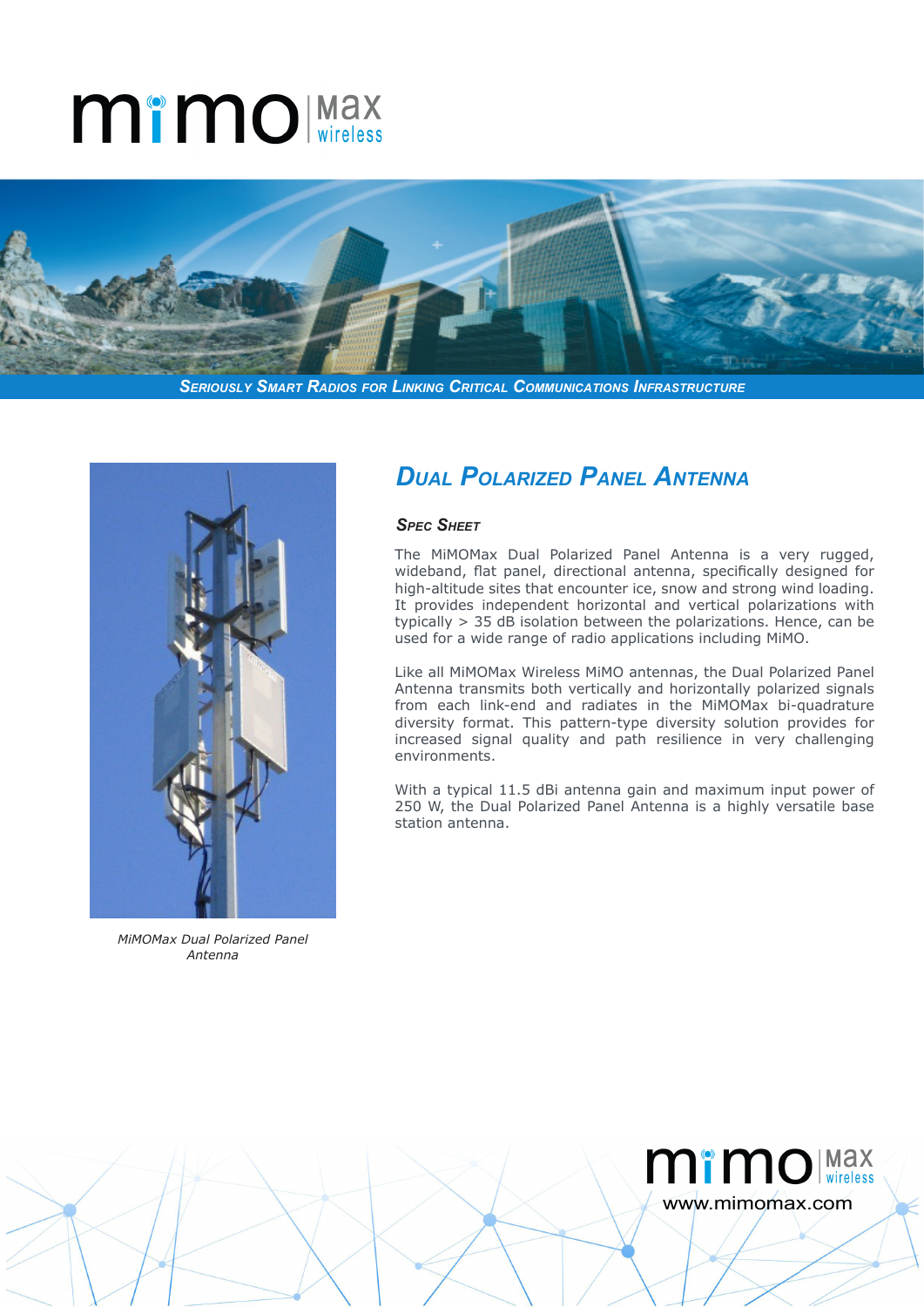## *Dual Polarized Panel Antenna Specifications*

| <b>Electrical Specifications</b>       |                                                            |
|----------------------------------------|------------------------------------------------------------|
| Frequency Range                        | 400-440MHz, 420-470MHz                                     |
| Polarization                           | Horizontal and Vertical with separate feeds                |
| Antenna Gain                           | > 10dBi (Typically 11.5dBi)                                |
| Beam Width                             | Horizontal Plane 60° Nominal<br>Vertical Plane 34° Nominal |
| Front-to-Back Ratio                    | >15dB                                                      |
| Frequency Bandwidth (15dB return loss) | 60MHz                                                      |

| <b>Mechanical Specifications</b> |                                                                                        |
|----------------------------------|----------------------------------------------------------------------------------------|
| Connector Type                   | 2 x Female 7/16 connectors                                                             |
| Dimension                        | $600 \times 1000 \times 150$ (mm)                                                      |
| Weight                           | 17.8kg                                                                                 |
| Material and Structure           | High impact acrylic front panel with rugged<br>powder coat aluminum frame and mounting |
| Max Gust Speed                   | 250kph                                                                                 |
| Wind Loading                     | 660N (at 160kph)                                                                       |
| Mounting                         | Twin vertically spaced clamps for attachment to<br>48-140mm mounting pipe. (1)         |

| <b>Product Orders</b> |                                                               |  |
|-----------------------|---------------------------------------------------------------|--|
| <b>Product Code</b>   | <b>Description</b>                                            |  |
| ANT-420-470-010-PD40  | UHF MiMO Panel, Rugged, 420-470MHz, 10dBi, 2 x 7/16<br>Female |  |

*(1) Provision for additional stabilising struts (up to 4).*

*Important: Specifications are subject to change without prior notice*